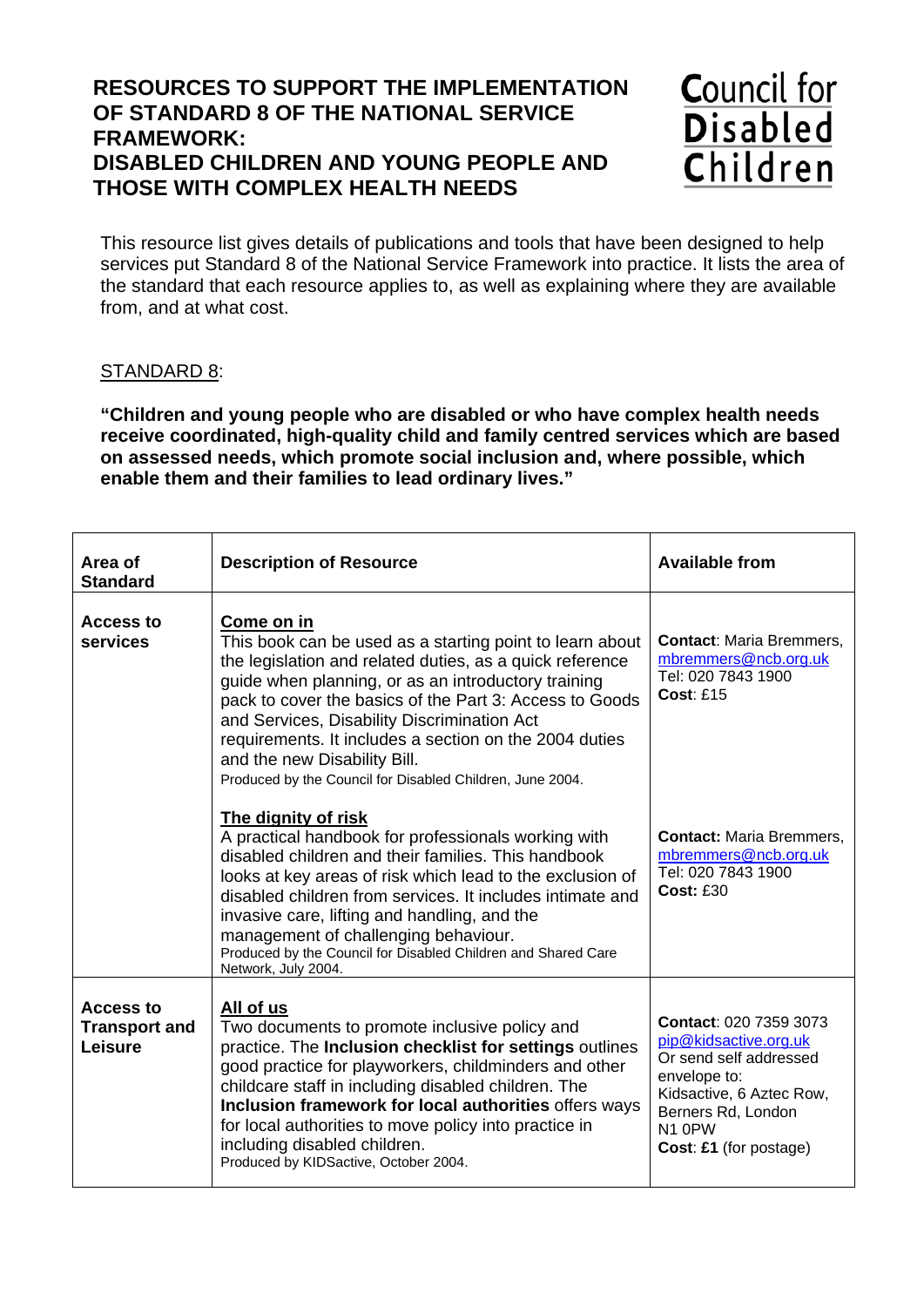| <b>Early Years</b>           | <b>Early support pack</b><br>Materials developed by the Early Support Pilot<br>Programme to support families with young disabled<br>children and the professionals who work with them<br>Produced by Department for Education and Skills (DfES), 2004.<br>Listening as a way of life – listening to young<br>disabled children<br>This leaflet explains why and how to listen to young                                                                                                                                                                               | <b>Contact:</b><br>dfes@prolog.uk.com<br>Phone: 0845 602 2260<br>Textphone: 0845 605 5560<br><b>Cost: Free</b><br><b>Contact: NCB Early</b><br>Childhood Unit: 020 7843 |
|------------------------------|----------------------------------------------------------------------------------------------------------------------------------------------------------------------------------------------------------------------------------------------------------------------------------------------------------------------------------------------------------------------------------------------------------------------------------------------------------------------------------------------------------------------------------------------------------------------|-------------------------------------------------------------------------------------------------------------------------------------------------------------------------|
|                              | disabled children. It includes a communication guide<br>and case studies.<br>Produced by National Children's Bureau & Sure Start, June 2004.                                                                                                                                                                                                                                                                                                                                                                                                                         | 6049, www.ncb.org.uk<br><b>Cost: Free</b>                                                                                                                               |
|                              | <b>Right from the start template</b><br>A guide to good practice in sharing the news of a<br>child's additional needs.<br>Developed by the Right From The Start Working Group, produced<br>by Scope, 2003.                                                                                                                                                                                                                                                                                                                                                           | Contact: 020 7619 7342<br>or download from:<br>www.rightfromthestart.org.<br>uk<br>Cost: Download - free<br>Hard copy - £1                                              |
| Coordination                 | <b>Breathing Space: community support for children</b>                                                                                                                                                                                                                                                                                                                                                                                                                                                                                                               |                                                                                                                                                                         |
| of health care               | on long term ventilation<br>This report highlights the current position of long-term<br>ventilated children in Britain through four case studies,<br>to bring the difficulties alive and to outline the changes<br>necessary to ensure parity and adequacy of treatment<br>and support for such children across the country.<br>Produced by Barnardo's, 2003.                                                                                                                                                                                                        | <b>Contact: Barnardo's</b><br>publications, Tel: 020 8498<br>7806 email:<br>dispatch.services@barnar<br>dos.org.uk<br>Cost: £3                                          |
|                              |                                                                                                                                                                                                                                                                                                                                                                                                                                                                                                                                                                      |                                                                                                                                                                         |
|                              |                                                                                                                                                                                                                                                                                                                                                                                                                                                                                                                                                                      |                                                                                                                                                                         |
| <b>Supporting</b><br>parents | <b>Reaching Out: A Toolkit for deafblind children's</b><br>services<br>A toolkit to assist local authorities in providing effective<br>services for deafblind children, who require specialist<br>services. It supports the implementation of the NSF and<br>compliance with the statutory guidance "social care for<br>deafblind children".<br>Produced by Sense, October 2004.                                                                                                                                                                                     | <b>Contact: Sense: 020 7272</b><br>7774<br>Email:<br>enquiries@sense.org.uk<br>See: www.sense.org.uk<br><b>Cost: Free</b>                                               |
|                              | Working with families affected by disability or<br>health conditions from pregnancy to pre-school<br>This support pack aims to provide health professionals<br>with practical suggestions on how best to communicate<br>information and offer appropriate support to parents at<br>significant times from pregnancy to pre-school. It is<br>primarily intended for ultrasonographers, obstetricians,<br>midwives, neonatal nurses, paediatricians, health<br>visitors and counsellors.<br>Produced by Contact a Family, funded by the Department of Health,<br>2004. | Contact: Debbie Bunyan,<br>Tel: 020 7608 8700<br>Download from:<br>http://www.cafamily.org.uk/<br>HealthSupportPack.pdf<br><b>Cost: Free</b>                            |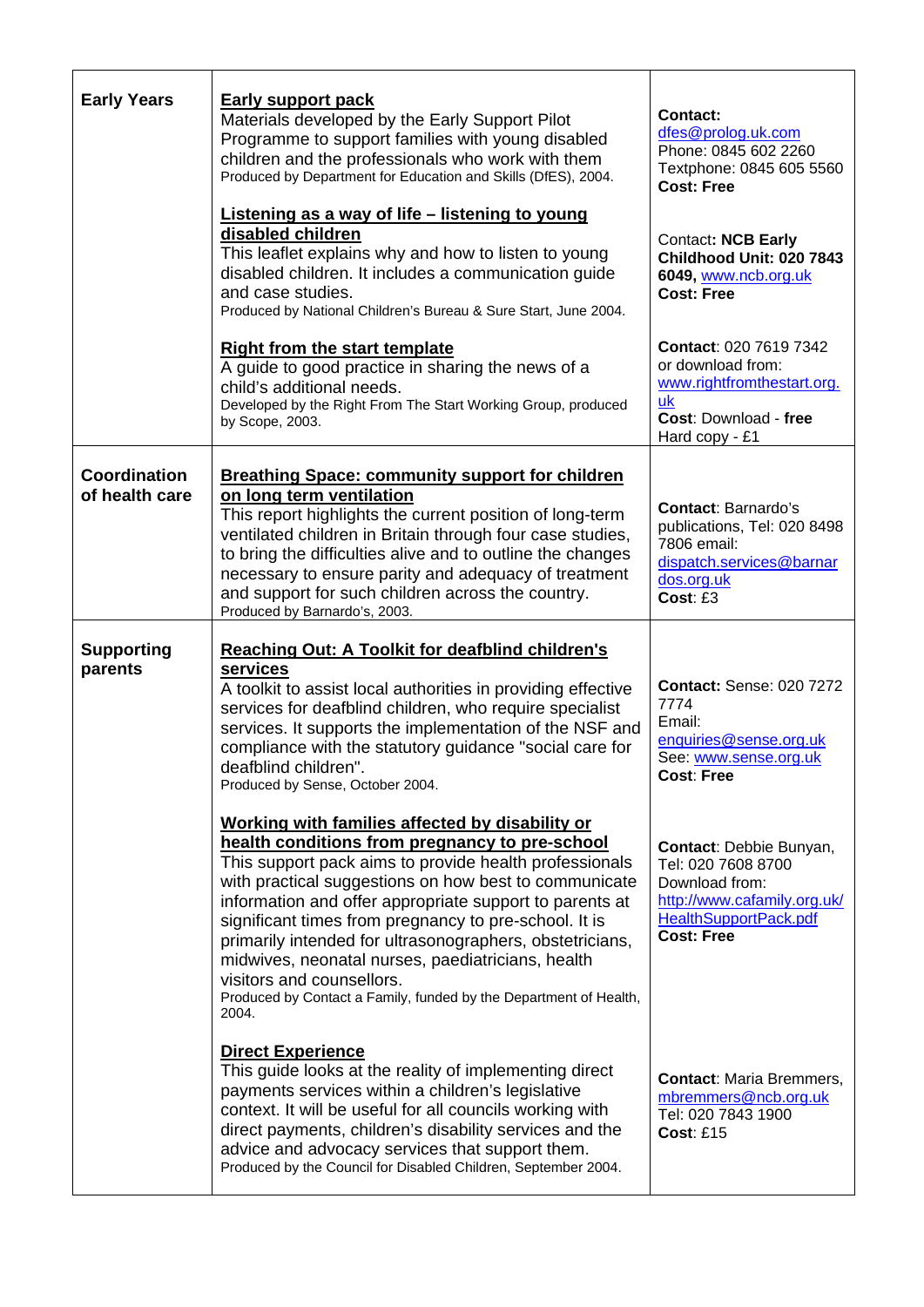| <b>Short term</b><br><b>breaks</b>                                | All Kinds of Short Breaks - Available Spring 2005<br>A guide to providing a range of quality services to<br>disabled children and young people. It provides factual<br>accessible material and examples of good practice,<br>which reflect the diverse services short break schemes<br>now provide.<br>Produced by the Shared Care Network.                                                                                                                                                                                   | <b>Contact: Shared Care</b><br>Network: 01179 415361<br>or see:<br>www.sharedcarenetwork.or<br>g.uk<br><b>Cost: To be confirmed</b>                                                                                                                             |
|-------------------------------------------------------------------|-------------------------------------------------------------------------------------------------------------------------------------------------------------------------------------------------------------------------------------------------------------------------------------------------------------------------------------------------------------------------------------------------------------------------------------------------------------------------------------------------------------------------------|-----------------------------------------------------------------------------------------------------------------------------------------------------------------------------------------------------------------------------------------------------------------|
| <b>Key workers</b>                                                | <b>Key Worker Standards</b><br>This leaflet explains how to create a successful key<br>worker/care co-ordination service, which will provide<br>disabled children, young people and their families with<br>a system in which services from different agencies are<br>co-ordinated.<br>Produced by Care Co-ordination Network UK, September 2004.                                                                                                                                                                              | Contact: 01904 321959,<br>email: info@ccnuk.org.uk<br>www.ccnuk.org.uk<br><b>Cost: Free</b>                                                                                                                                                                     |
| <b>Listening and</b><br>responding to<br>children and<br>families | <b>Parent participation guides</b><br>Guides for parents and professionals about how<br>parents can effectively participate in the development<br>and planning of services. They cover the key principles<br>involved in successful participation, outlined in a<br>practical approach, detailing methods and good<br>practice.<br>Produced by Contact a Family and the Council for Disabled<br>Children, October 2004.                                                                                                       | <b>Contact: Contact a Family</b><br>info@cafamily.org.uk<br>Tel: 020 7608 8700<br>Cost: Parent's guide Free,<br>Professionals guide £15                                                                                                                         |
| <b>Education</b>                                                  | Guide to the residential special schools standards<br>Young persons guide, Parents guide, and Staff guide,<br>explaining what the standards are and how they affect<br>each of these groups.<br>Produced by the National Children's Bureau and the DfES, 2004.                                                                                                                                                                                                                                                                | <b>Contact: NCB Book sales:</b><br>020 7843 6029,<br>http://www.ncb-<br>books.org.uk/<br>Cost: £6 per guide                                                                                                                                                     |
| <b>Palliative Care</b>                                            | <b>Integrated Multi-agency Care Pathways for Children</b><br>with Life-threatening and Life-limiting conditions<br>This document identifies the many and complex needs<br>families have in caring for children with life-limiting or<br>life-threatening conditions. It presents a pathway to<br>engage with the needs of children and their families. It<br>can be used to identify gaps in service provision, and to<br>stimulate the development of a local strategy.<br>Produced by ACT, 2004.                            | Contact:<br>ACT: 0117 922 1556 or<br>email: info@act.org.uk<br>Cost: £10 (£5 for ACT<br>members)                                                                                                                                                                |
| <b>Safeguarding</b>                                               | "It Doesn't Happen to Disabled Children": Child<br><b>Protection and Disabled Children</b><br>This report discusses what is known about the abuse of<br>disabled children, highlights inadequacies in current<br>policy and practice, and makes recommendations to<br>both government and local agencies.<br>Produced by the NSPCC, November 2003.<br>Materials are currently in development in relation to<br>disability and safeguarding, which will be available from<br>the Council for Disabled Children in Spring 2005. | <b>Contact: 020 7825 2775</b><br>or download from:<br>www.nspcc.org.uk/inform/d<br>ownloads/ltDoesntHappen<br>ToDisabledChildren.pdf<br>Cost: Download - free<br>Hard copy - £10<br><b>Contact: Kate Williams,</b><br>kwilliams@ncb.org.uk<br><b>Cost: Free</b> |
| <b>Transition</b>                                                 | A resource list of transition materials and an updated<br>list on person-centred planning resources are available<br>from the Council for Disabled Children.                                                                                                                                                                                                                                                                                                                                                                  | <b>Contact: Lucia Winters</b><br>lwinters@ncb.org.uk<br><b>Cost: Free</b>                                                                                                                                                                                       |

j.